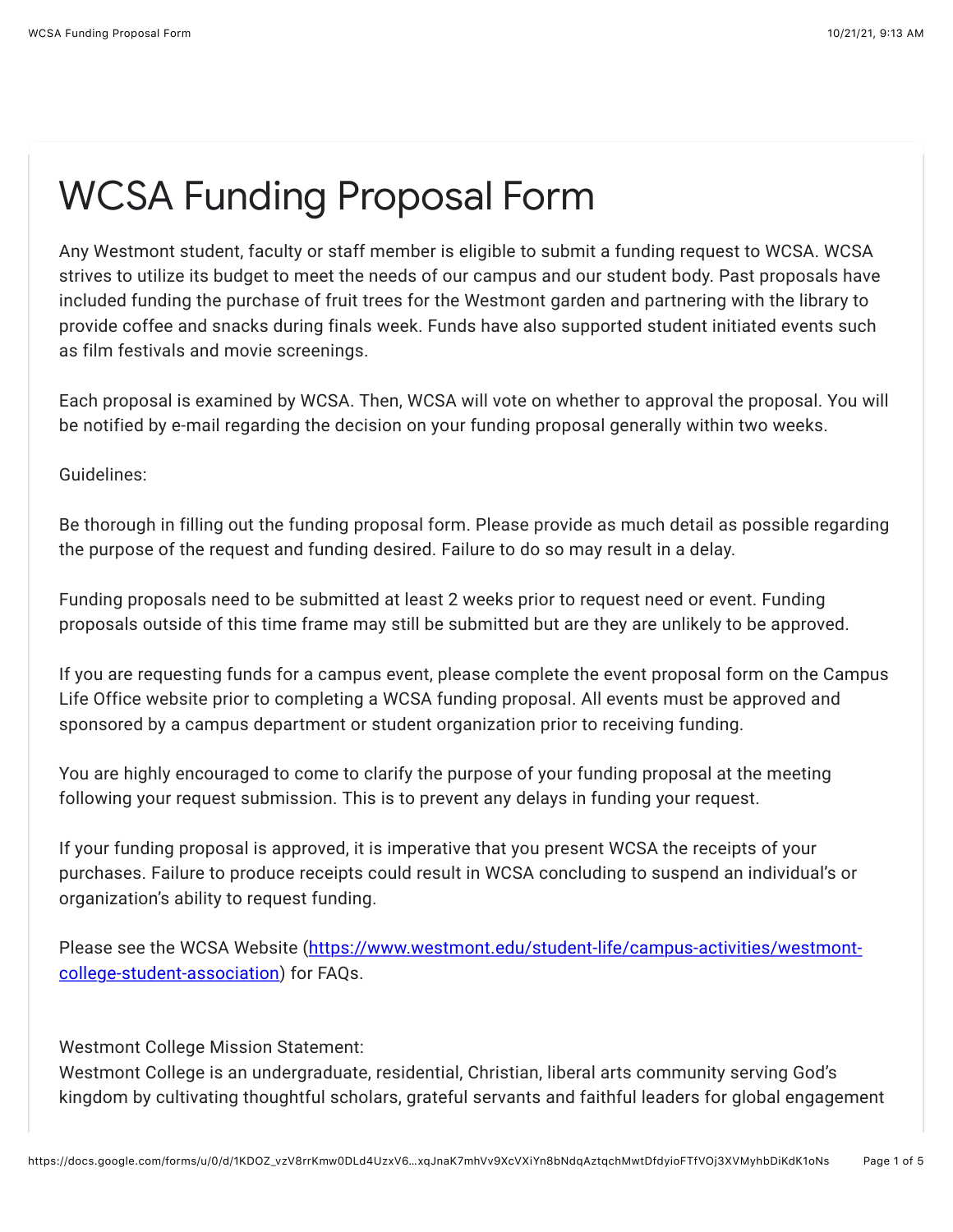with the academy, church and world.

## WCSA Mission Statement:

WCSA is the voice that represents the diverse views, beliefs, needs, and desires of our student body. We seek to unify faculty, staff, administration, and students by promoting communication and initiating change at Westmont College.

Group Name \*

Emerson Hall and Van Kampen Hall

Contact Person \*

Riley Potter

Contact Email \*

rpotter@westmont.edu

Project Name \*

HauntMont

Department Affiliation \*

Res Life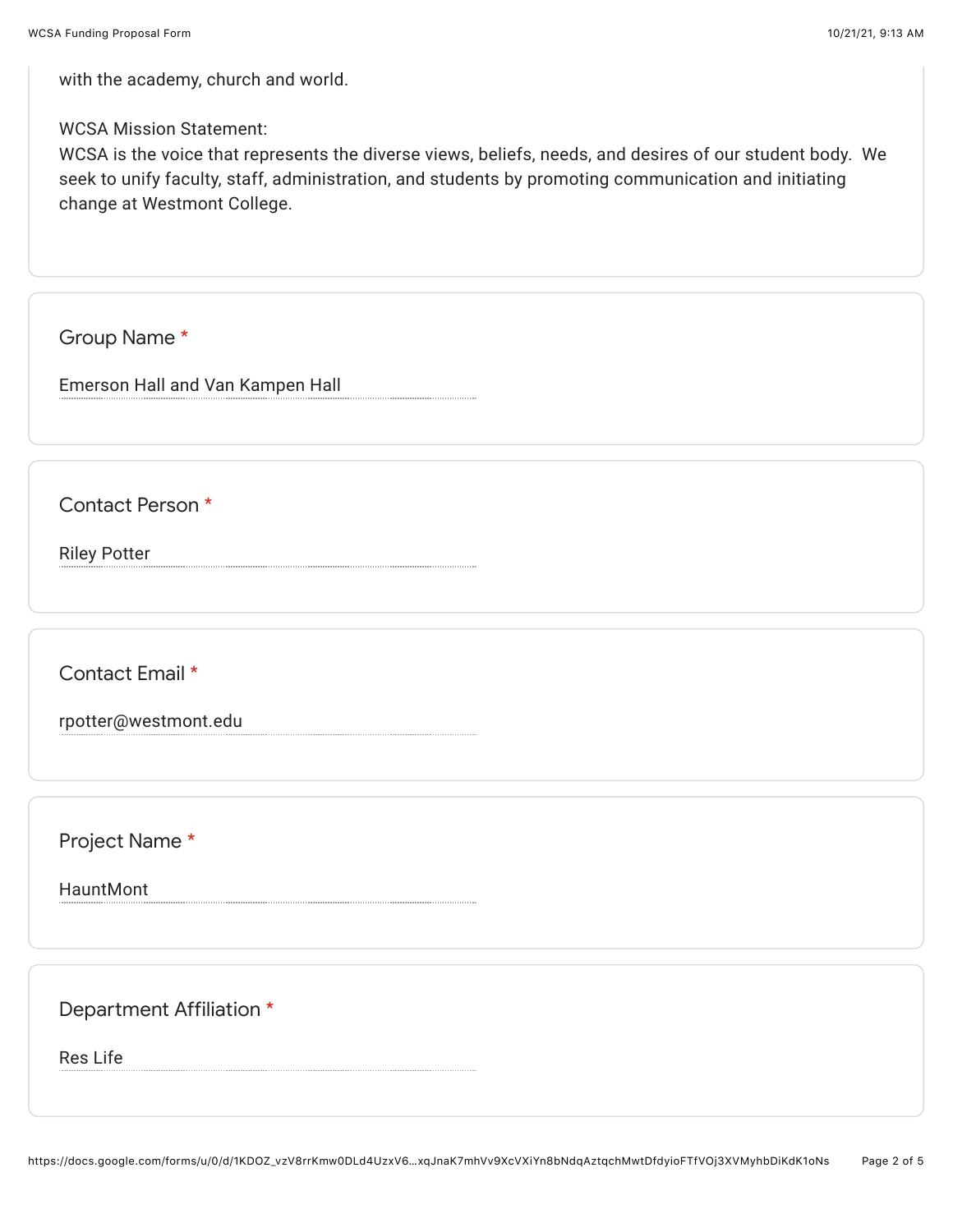| Proposal Date *                                 |
|-------------------------------------------------|
| MM DD<br>YYYY                                   |
| 10 / 20 / 2021                                  |
|                                                 |
|                                                 |
| Project Date *                                  |
| MM DD YYYY                                      |
| 10 / 28 / 2021                                  |
|                                                 |
| Is the event open to the entire student body? * |
| Yes                                             |

Has your group submitted a funding proposal before? \*

Yes O No

No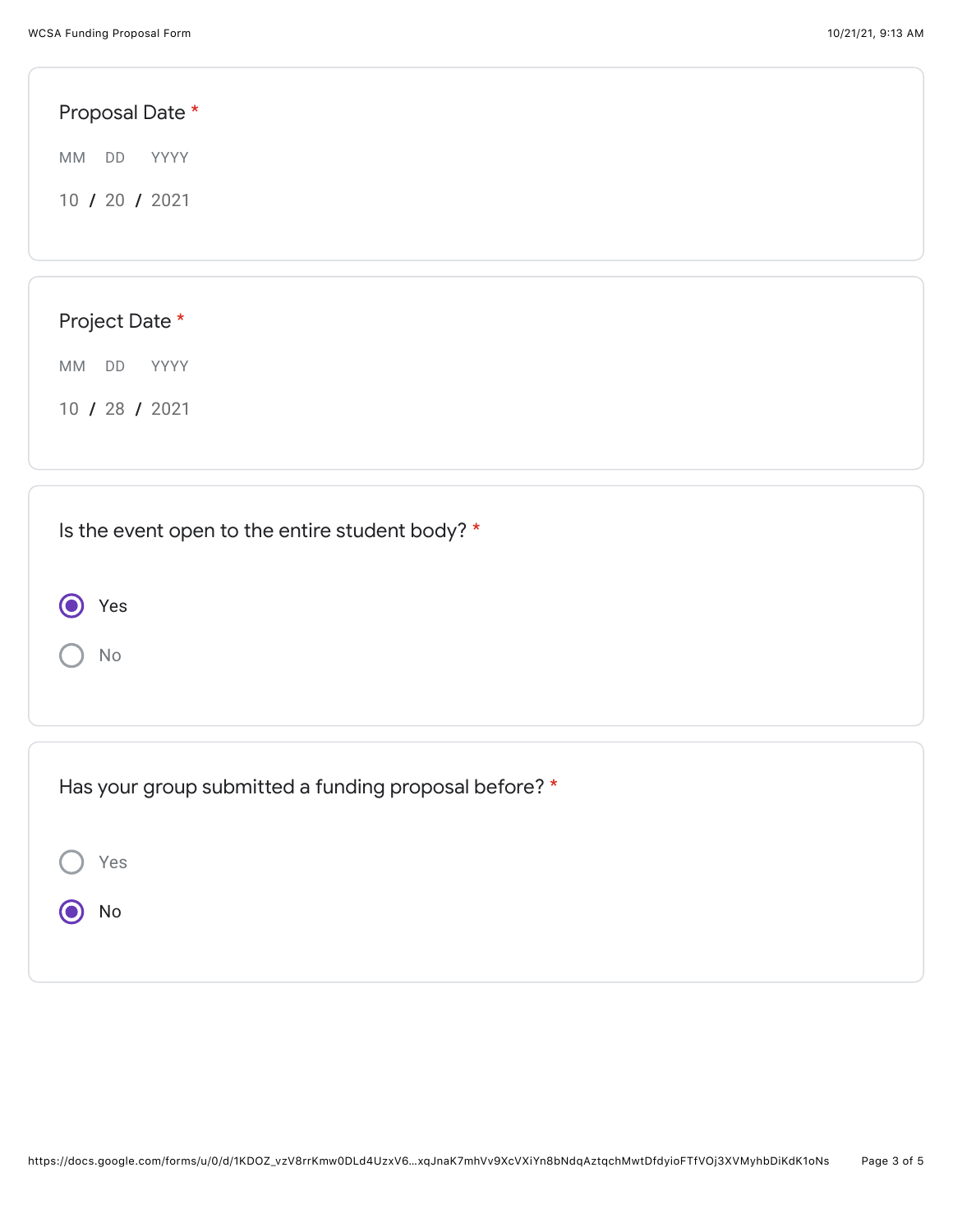If yes, when?

Describe the nature of your project (Target population, number of students involved, length of project, etc.) \*

Halloween celebration for Emerson and VK residents (open to all students) - about 200-300 students involved. 7:00-8:30 PM on 10/28.

What do you hope to achieve with this project? \*

A festive Halloween celebration that brings together upper and lower campus!

How much money are you requesting from WCSA? Please provide an itemized budget (item, price, and total amount). \*

Total: \$150 \$50 for apple cider \$50 for candy \$50 for decorations (pumpkins, markers, etc.)

How does your project relate to the mission of the college and WCSA? (Mission statements are at the top of this form) \*

It is a residential event that will work to unify upper and lower campus, it will help encourage community and foster campus wide vibes. We also hope that the extra funding will allow for a variety of events that ensure all residents feel welcome, whether they are introverted or extroverted.